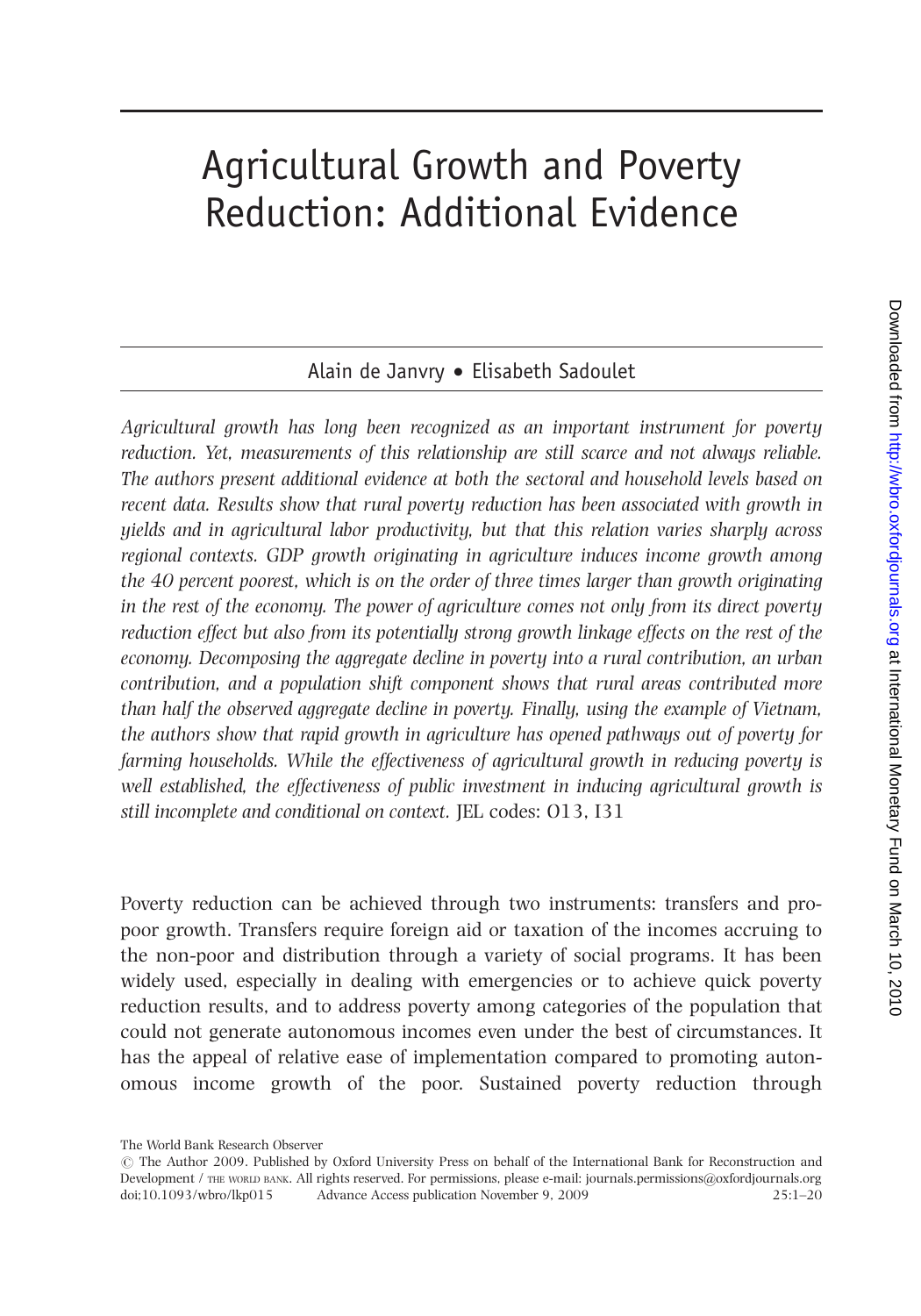redistribution is, however, politically difficult to implement, particularly when poverty is a mass phenomenon, as it is in most developing countries. It can be hugely expensive if it has to be sustained year after year to reduce poverty significantly. And it is not a dignified way of dealing with poverty when the poor have the capacity to generate autonomous incomes, if they are given the chance. For this reason, pro-poor growth, that is growth that benefits the poor, $<sup>1</sup>$  is the better</sup> alternative to poverty reduction for those who can work. This, however, raises the question of identifying the pathways through which growth helps reduce poverty, not surprisingly one of the most fundamental topics in development economics.

For producers, how growth helps reduce poverty depends on access to assets and on how they are able to use these assets for income generation. For rural workers, it depends on the ability to link to expanding employment opportunities in good jobs in agriculture and the rural non-farm economy. As shown by Lipton (1991), the Green Revolution in Asia increased land productivity faster than labor productivity, with the result that agriculture was able to absorb more labor and help reduce poverty. For consumers, if agriculture is incompletely tradable, growth in food production can help lower the domestic prices of consumption goods and raise real incomes. This will benefit the urban poor, landless rural workers, and the many poor net-buyers among smallholders. Recent estimates show that a majority of smallholders are in fact net buyers, benefiting more from a decline than from a rise in the price of food. The main long-run effect of growth in cereal yields on poverty reduction in India, in a context of non-tradability, was through a decline in the price of food (Datt and Ravallion 1998).

Conditions are changing, however. With increasing tradability of agriculture, productivity gains in agriculture will be transmitted increasingly less via lower food prices, and increasingly more through higher employment and wages (Valdés and Foster 2007). Growth can thus offer a multiplicity of pathways out of poverty. These pathways depend on the sector where growth occurs, broadly agriculture, industry, or services. And they depend on the structure of production, in particular asset distribution among producers (farm or firm size) and the labor intensity of production.

In this paper, we present new evidence on the capacity of agricultural growth to serve as an effective instrument for poverty reduction. We look at: the poverty reduction value of land and labor productivity growth and of GDP growth originating in agriculture versus the rest of the economy; the comparative linkage value of a quantum of sectoral growth for aggregate growth and poverty reduction; the contribution made by rural areas to aggregate poverty reduction under alternative migration scenarios; and the household pathways out of poverty in the context of aggregate growth, in particular via market-oriented smallholder farming. The key relation between public investment and sectoral growth response needs to be determined in order to decide when to use an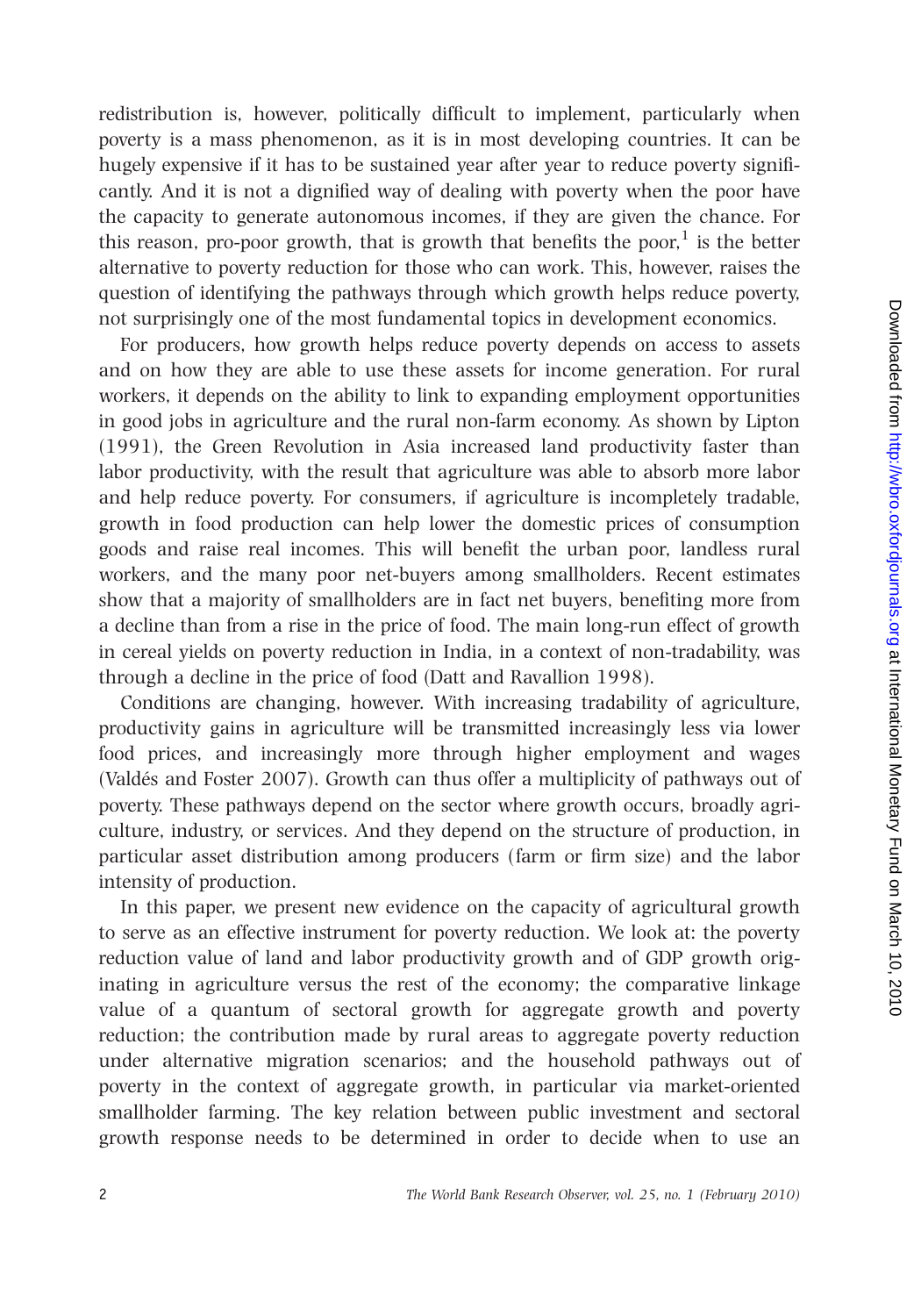agriculture-first poverty reduction strategy. While this relation is central to deciding on use of agriculture for development, it remains difficult to establish and clearly conditional on the circumstances where it applies. We review evidence indicating that there are many situations where investing in agriculture for poverty reduction may be the preferred strategy.

### Productivity Growth and Rural Poverty: Regularities

Productivity gains are the main mechanism whereby growth is achieved. In agriculture, most important are land and labor productivity. Regularities in the productivity –poverty relation for these two types of productivity gains are suggestive of what agriculture can do for poverty reduction.

#### Land Productivity and Poverty

In agriculture, yield increases are the main source of output growth once the agricultural frontier has been exhausted. This is the case in East Asia where new land for area expansion is hardly available. This is also increasingly the case in Africa, where population pressure on the land and the increasing speed of rotations between cultivation and fallow periods needs to be compensated by rising yields to maintain output. Rising yields thus support output gains which in turn can increase incomes in self-employment and employment opportunities for those on the labor market. In figure 1, observations on cereal yields measuring



Note: Observations are for 1993, 1996, 1999, and 2002. Sources: Poverty data from Ravallion, Chen, and Sangraula (2007) using a \$1.08/day poverty line in 1993 PPP; yield data from FAO (2006).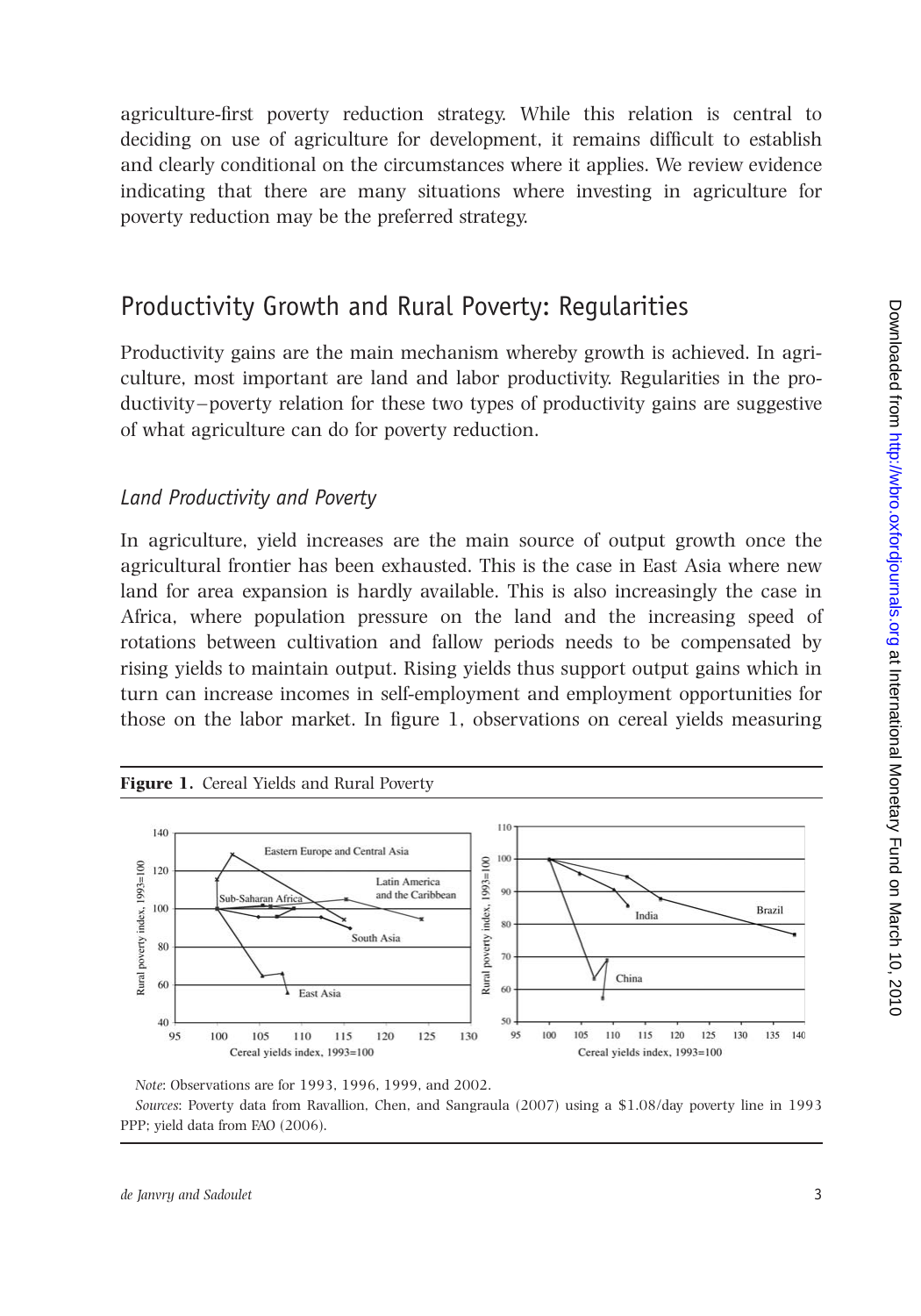average land productivity and rural poverty indices are reported for 1993, 1996, 1999, and 2002, with a base of 100 in 1993 for each of five regions and three major countries. The expected inverse relationship between rising yields and falling rural poverty is visible. It does, however, vary widely across regions. In East Asia, a 10 percent growth in cereal yields is accompanied by a decline in rural poverty of more than 53 percent. In Eastern Europe and Central Asia, after a transition over which yields were stagnant and poverty rose, subsequent yield gains were associated with a rapid decline in rural poverty. In Latin America and the Caribbean, gains in cereal yields were very large, growing at an average annual rate of 2.5 percent, yet rural poverty hardly declined. Clearly, the way yield gains were achieved did not help reduce poverty. In Sub-Saharan Africa, yields were largely stagnant and the rural poverty rate remained unchanged. Similar patterns are observed at the country level, with elasticities of rural poverty reduction with respect to cereal yield growth equal to  $-5.1$  in China,  $-1.2$  in India, and  $-0.6$ in Brazil. These are simple correlates, yet the contrast is telling of how land productivity gains can matter for rural poverty reduction, but differentially across the contexts in which they occur. The China –Brazil contrast is revealing of the importance of a more egalitarian land tenure system in transmitting land productivity gains into poverty reduction.

#### Labor Productivity and Poverty

Labor productivity in agriculture is also a major determinant of agricultural incomes. It can increase as a consequence of technological change in agriculture or of out-migration from agriculture. The labor productivity –poverty relation can, however, be quite different across countries according to the production structure: strong if smallholders participate in the gains in labor productivity and if agriculture is labor intensive; weak if otherwise. This is exemplified in figure 2 by the contrasts in the labor productivity–rural poverty relation over the period 1993– 2002 across major regions and countries. Labor productivity is measured by the average value added in agriculture per worker in the sector. The two extreme cases are East Asia and Latin America and the Caribbean. In East Asia, labor productivity gains were large and the rural poverty rate fell sharply. Agriculture is practiced by smallholders and it is labor intensive. In Latin America and the Caribbean, labor productivity gains were very large as well, but rural poverty hardly fell. Agricultural growth in countries such as Brazil occurred mainly in mechanized large farms with little employment creation. Labor productivity was further enhanced by rapid rural–urban migration, leading to an absolute decline in agricultural labor, yet without decline in rural poverty. Other regions span the range between these two extremes. In Sub-Saharan Africa, with high population growth and limited employment opportunities, labor productivity gains in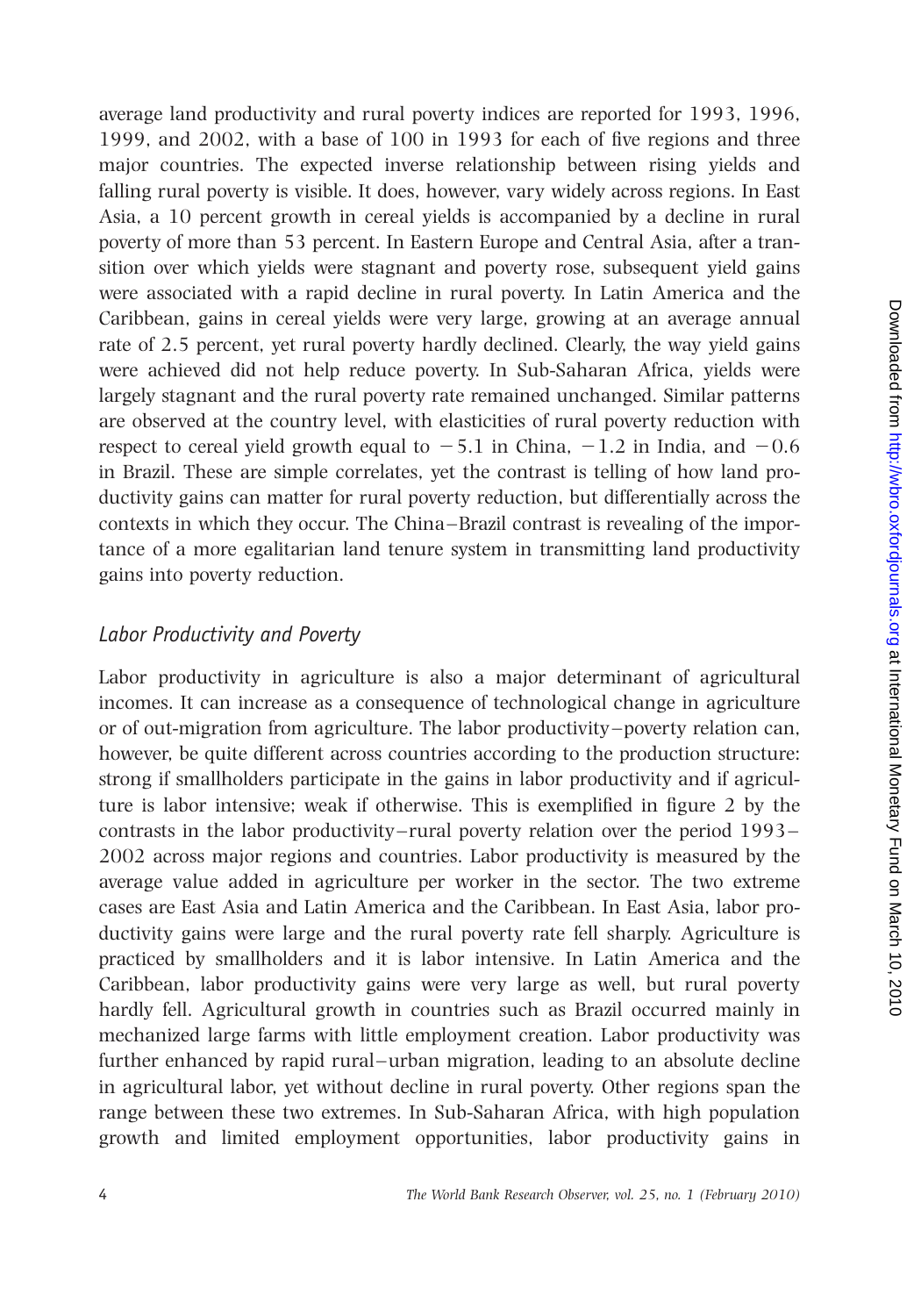#### Figure 2. Agricultural Labor Productivity and Rural Poverty





agriculture were low, and poverty reduction was equally low. In South Asia, India most particularly, low rural–urban migration rates and low growth in agricultural production during the period that followed the Green Revolution also atrophied productivity gains.

Permanence of rural poverty and rising disparities between rural and urban incomes as growth accelerates in other sectors of the economy are a major political issue. In Eastern Europe and Central Asia, labor productivity fell during the transition out of collective farming into a market economy, but it was subsequently followed by rapid labor productivity gains and sharp rural poverty reduction. The elasticities of poverty reduction with respect to agricultural labor productivity growth are  $-1.2$  in China,  $-1.2$  in India, and  $-0.3$  in Brazil. Differences in these correlates show that labor productivity gains in agriculture can be quite effective for poverty reduction, but that the structural conditions under which agricultural growth occurs matter for the poverty reduction effect it can have. This in turns tells us that policy instruments can be used to enhance the poverty reduction value of agricultural growth.

# The Power of Growth Originating in Agriculture for Poverty Reduction: Causalities

Reliable estimates of the growth–poverty relation are few as identification of causality in this relation is difficult to establish. Different studies used different indicators of outcome (income of the poor, poverty rates) and different concepts of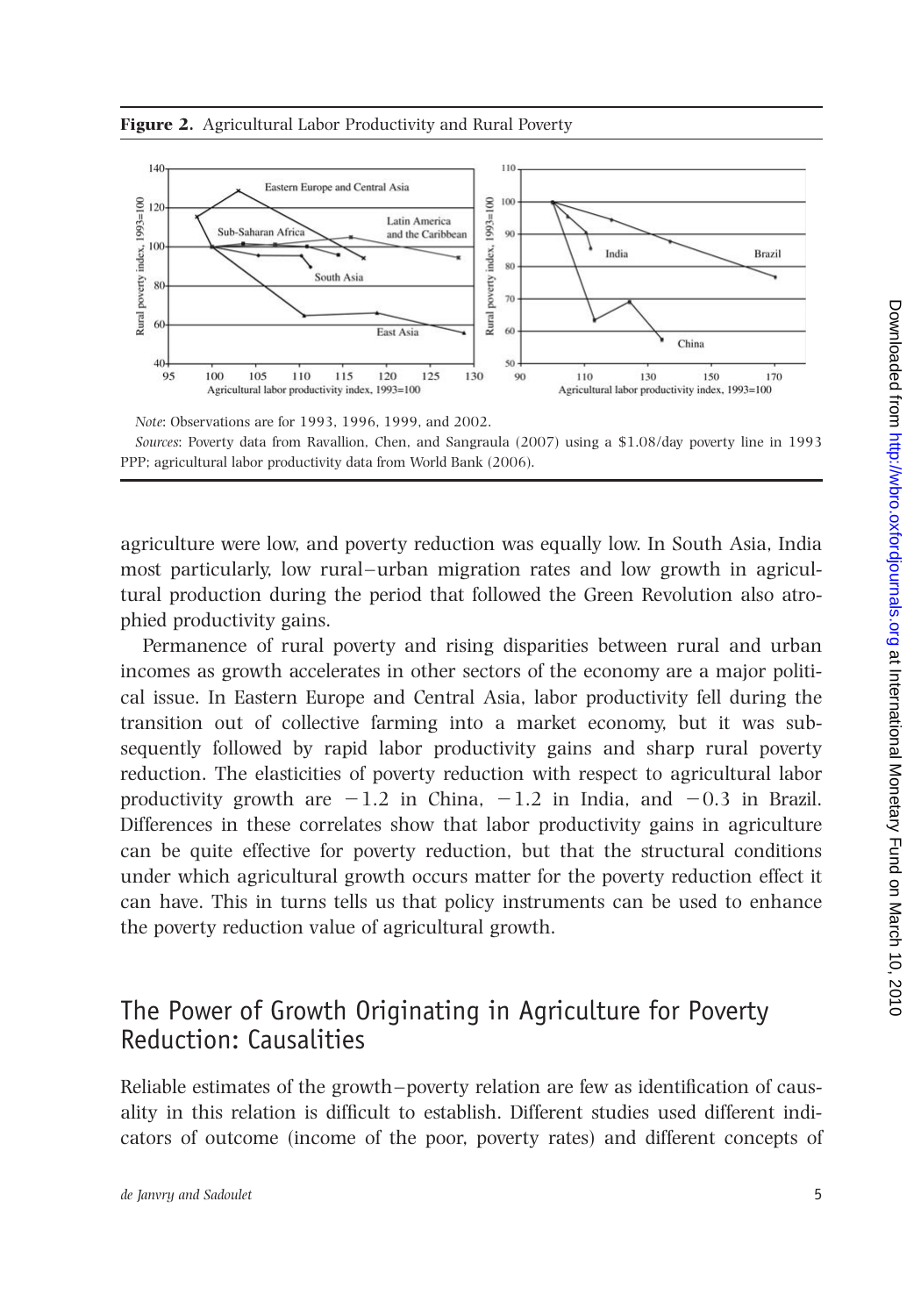growth (agricultural labor productivity, sectoral value added). Results in general support the high poverty reduction capacity of agricultural growth. However, because concepts used are different, results are not directly comparable.

Bravo-Ortega and Lederman (2005) estimated the effect of an increase in sectoral labor productivity on GDP growth and the income of the poor. They found that overall GDP growth originating in an increase in agricultural labor productivity is on average 2.9 times more effective in raising the income of the poorest quintiles in developing countries than an equivalent increase in GDP growth originating in non-agricultural labor productivity. Christiaensen and Demery (2007) estimated the effect of sectoral growth on the headcount poverty rate rather than on the income of the poorest. They found for Africa that overall GDP growth coming from agriculture is 2.7 times more effective in reducing 1\$/day poverty in the poorest quarter of countries in their sample, and 2 times more effective in the richest quarter of countries, than growth coming from nonagriculture. Ravallion and Chen (2007) estimated the effect of sectoral growth on the headcount poverty rate in China using annual poverty data over 21 years. They find that the primary sector has a 3.5 times larger impact on poverty reduction that either the secondary or tertiary sectors. Using cross-country data for 55 countries with spells of observations, Loayza and Raddatz (forthcoming) show that what matters for the poverty reduction capacity of growth is the unskilled labor intensity of a sector. In that perspective, agriculture comes ahead of industry and services. Growth originating in agriculture is 2.9 times more poverty reducing than growth originating in manufacturing and 1.8 times that of growth originating in construction.

For the World Development Report 2008 on Agriculture for Development, Ligon and Sadoulet (2007) estimated the expenditure growth effect for each household decile in the distribution of expenditures due to GDP growth originating in the agricultural sector and to GDP growth originating in the nonagricultural sectors, respectively. These estimations are obtained from the information available in the World Bank's PovCal database (World Bank 2008) for 42 countries that have at least three expenditure surveys over the period 1978 to 2003. Estimations are done with rigorous econometric methods that ensure that the results can be interpreted as a causal effect of sectoral growth on household expenditures, and are shown to be robust to a variety of specification checks.<sup>2</sup>

Results indicate that GDP growth originating in agriculture has a much larger positive effect on expenditure gains for the poorest households than growth originating in the rest of the economy. Figure 3 shows the relative strength of these effects measured as the ratio of the estimated coefficients of agricultural and nonagricultural growth on household expenditures. Overall growth originating in agriculture is estimated to be at least three times as effective in reducing poverty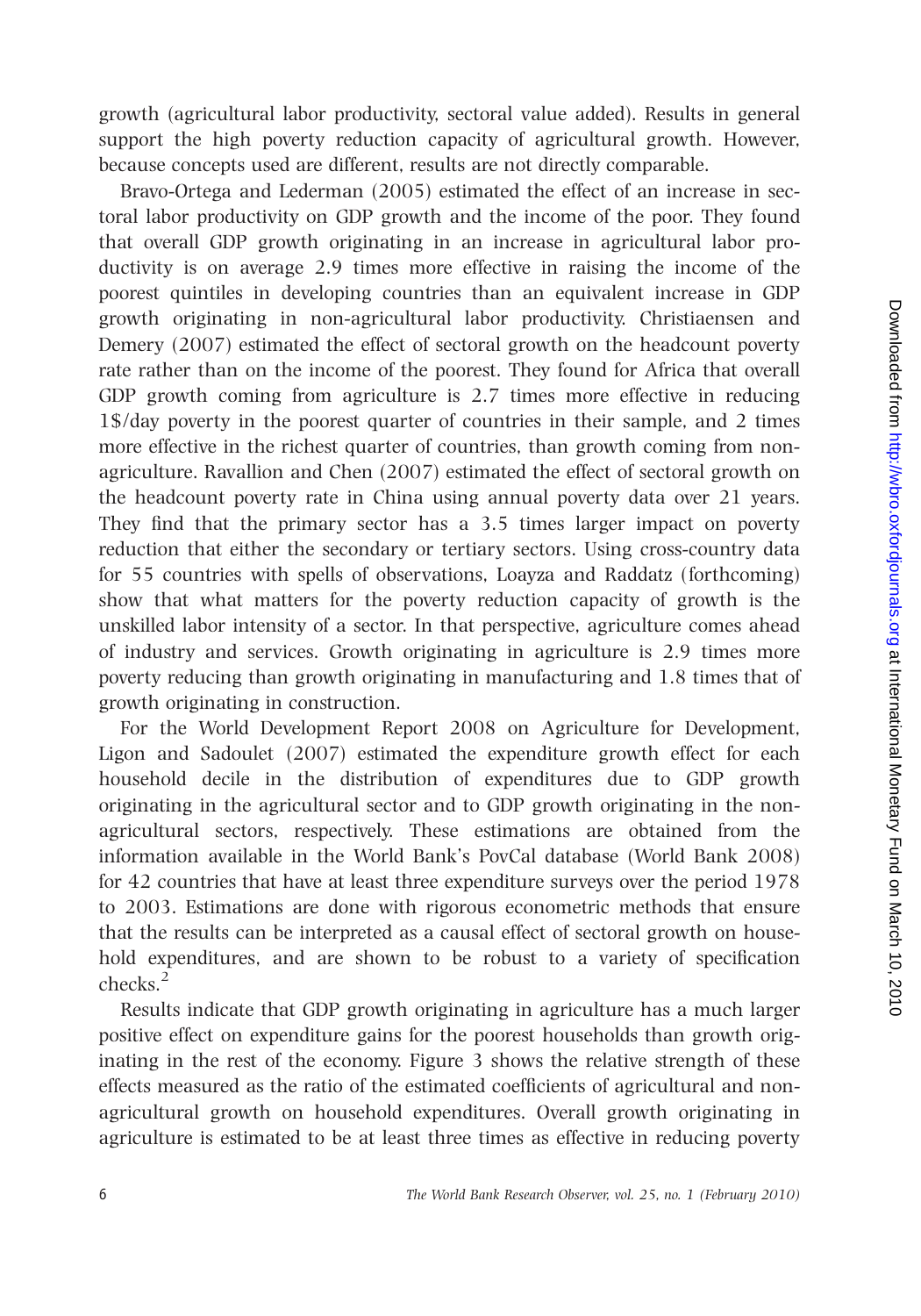Figure 3. Expenditure Effects of GDP Growth Originating in Agriculture Relative to Nonagriculture across Expenditure Deciles, from Poorest to Richest



as overall growth originating in the rest of the economy. This statement is based on the relative impacts of growth from agriculture and non-agriculture on the expenditures of the poorest four deciles which have a median value of 3.1. The relative impact is significantly different from 1 for the poorest 50 percent of the population.

Further sectoral disaggregation of non-agriculture shows that other sectors can also have high poverty reduction value, and that this varies across regions. Thus, Hasan and Quibria (2004) found that, while growth in agriculture is most effective for poverty reduction in Sub-Saharan Africa and South Asia, growth in industry is most effective for East Asia and in services for Latin America. Ravallion and Datt (1996) and Foster and Rosenzweig (2005) for India, and Suryahadi, Suryadarma, and Sumarto (2008) for Indonesia, all find that agricultural growth is key to reducing poverty in rural areas. But they also find that informal services, rural factory employment, and both urban and rural services, respectively, have important impacts on rural poverty reduction, complementing the role of agriculture.

Loayza and Raddatz (forthcoming) singled out growth in construction as the most poverty reducing sector in non-agriculture, expectedly because it is the next most intensive sector in unskilled labor after agriculture. So, while growth originating in agriculture has strong powers for poverty reduction, there are other sectors that can be quite effective as well, especially if they are intensive in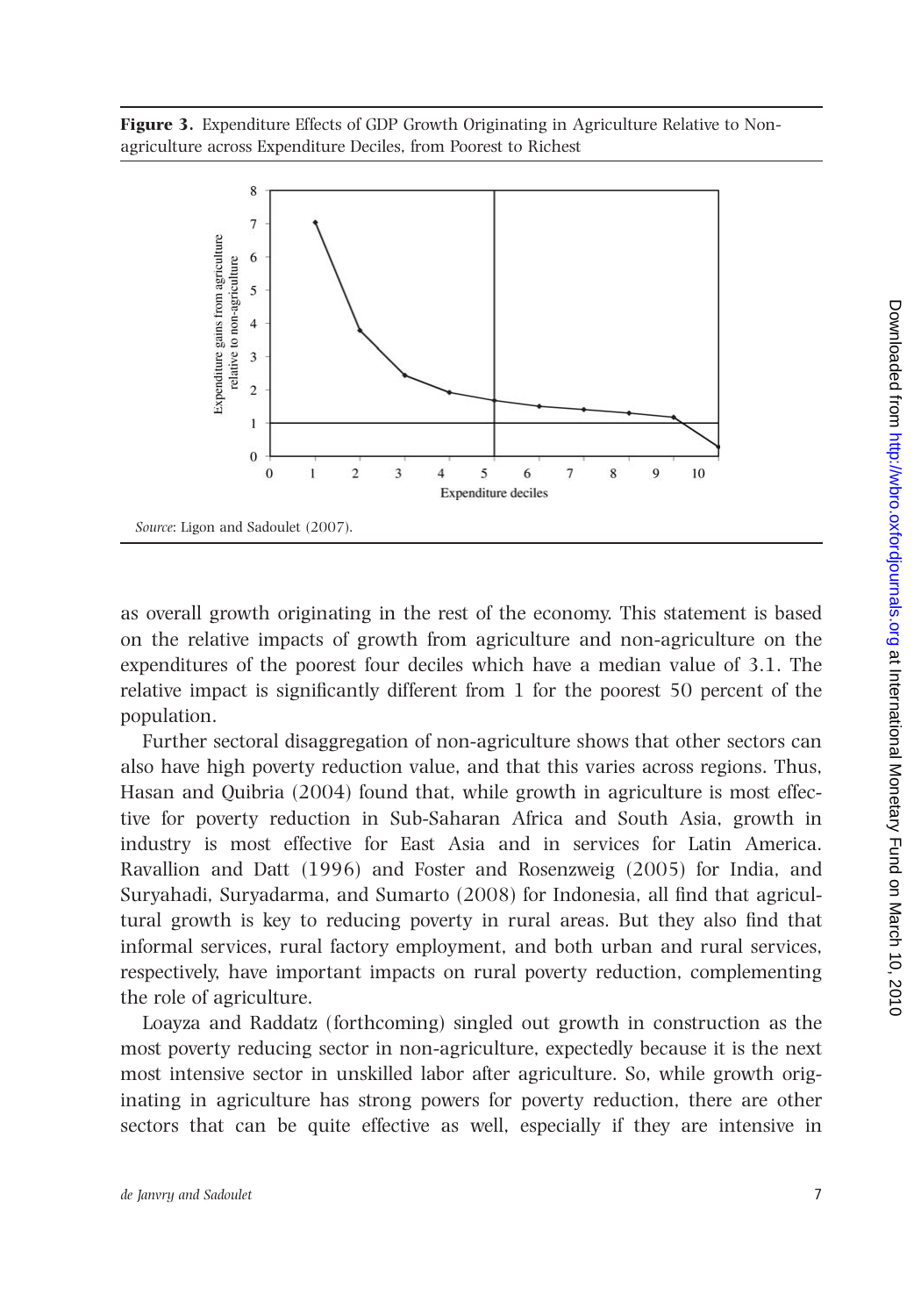unskilled labor and are located in the rural non-farm economy. This suggests that a growth strategy for poverty reduction must focus not only on agriculture growth but on the growth of these other strategic sectors as well.

#### Opening the Growth–Poverty Black Box: The Role of Linkages

Agricultural growth contributes to both aggregate growth and overall poverty reduction through two effects: directly as a sector of economic activity, and indirectly through growth linkages with non-agriculture. What are the relative contributions to growth and poverty reduction of each of these two effects? In this section, we compare the aggregate growth and poverty effects of a one percent growth in both agriculture and non-agriculture. The absolute levels of these effects are obviously affected by the sizes of these sectors. However, the focus of this section is on the relative importance of the direct and linkage effects, which is not.

The role of linkages is illustrated in figure 4 with results for China over the 1980–2001 period. This was a time of rapid growth, not only for the non-agricultural sector (growing at an average 9.3 percent annual rate) but also for the agricultural sector (growing at an average 4.6 percent annual rate), where



Figure 4. Estimates of the Agricultural Growth–Non-agricultural growth poverty linkages for China, 1980–2001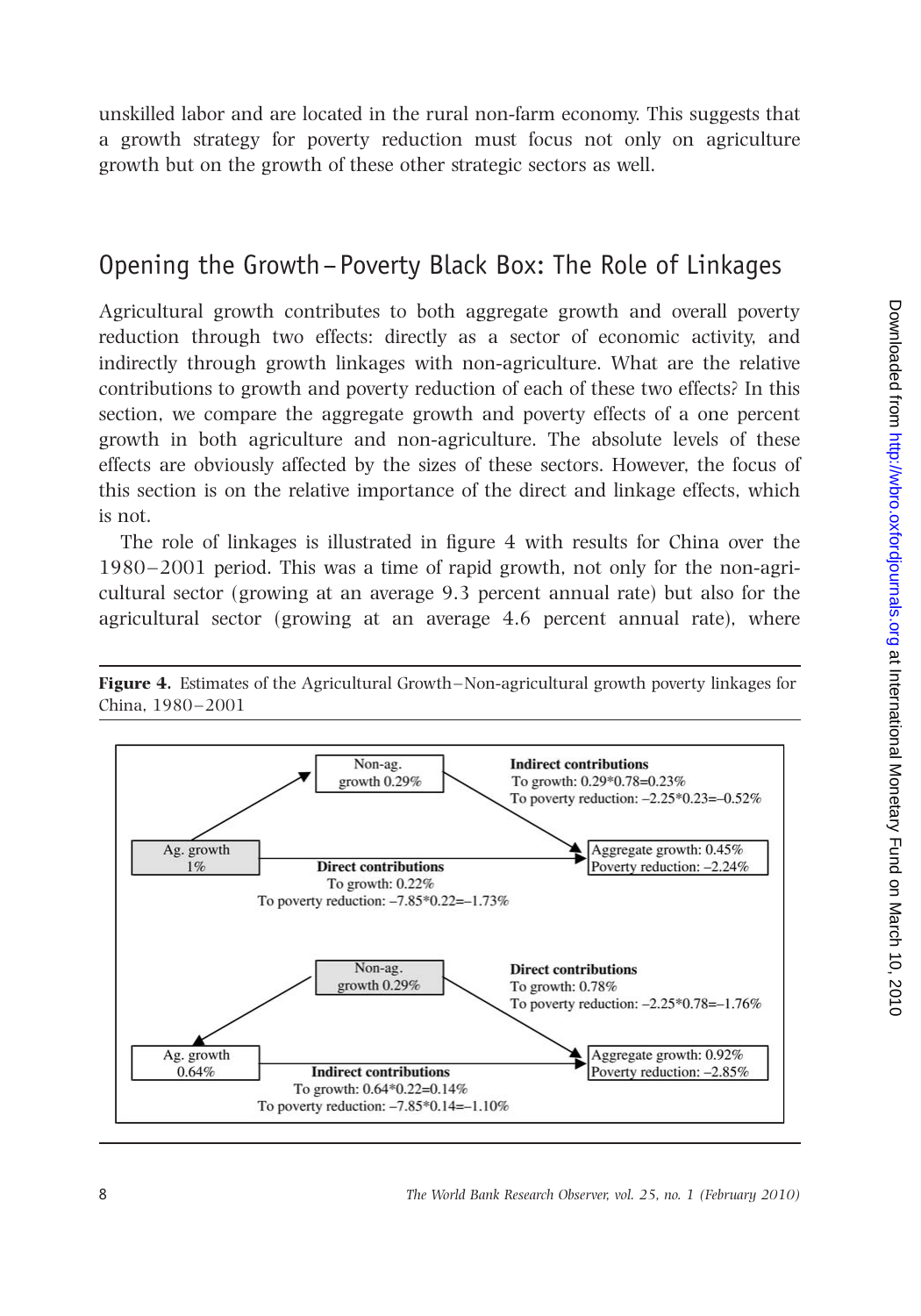|                       |                         |        | Contributions to<br>growth $(\%)$ |                   | Contributions to<br>poverty $(\%)$ |                 |
|-----------------------|-------------------------|--------|-----------------------------------|-------------------|------------------------------------|-----------------|
| Sectoral growth       | <i>Aggregate growth</i> | Direct | Indirect                          | Poverty reduction | Direct                             | <i>Indirect</i> |
| Agriculture $1\%$     | 0.45                    | 49     | 51                                | $-2.24$           | 77                                 | 23              |
| Non-agriculture $1\%$ | 0.92                    | 85     | ר ו                               | $-2.85$           | 62                                 | 38              |

Table 1. Direct and Indirect Contributions of Sectoral Growth to Aggregate Growth and Poverty Reduction in China, 1980–2001

growth was driven by improved incentives (the household responsibility system replacing collective farms, and domestic market liberalization replacing regional food self-sufficiency). During these years, the sectoral shares of GDP were on average 22 percent for agriculture and 78 percent for non-agriculture. A one percent growth of the smaller agricultural sector induces a 0.29 percent growth in the much larger non-agricultural sector.<sup>3</sup> This growth in the non-agricultural sector amounts to 0.23 percentage points of aggregate economic growth. Conversely, a 1 percent growth of the non-agricultural sector induced a 0.64 percent agricultural growth. This added 0.14 percent points to aggregate economic growth, a smaller indirect contribution due to the lower share of the agricultural sector in GDP. Given the relative sizes of the two sectors, these multipliers can also be read as \$1 growth in agriculture inducing \$1 growth in non-agriculture, while \$1 growth in non-agriculture induced \$0.18 in agriculture, showing the very strong growth linkages arising from agriculture at that particular time in China. Combining the direct and linkage effects shows that a 1 percent growth in agriculture has an aggregate growth effect of 0.45 percent, lower than the 0.92 percent aggregate growth induced by a 1 percent growth in the 3.5 times larger non-agricultural sector.

In terms of poverty reduction, the growth elasticities were estimated by Ravallion and Chen (2007) to be  $-7.85$  for agriculture and  $-2.25$  for non-agriculture. As a result, a 1 percent growth in agriculture would induce a direct reduction in the poverty rate of 1.73 percent, about the same as the 1.76 percent direct contribution induced by a 1 percent increase in non-agriculture. This is despite the fact that the share of agriculture in GDP is only 22 percent. Combining the direct and indirect effects gives an overall poverty reduction of 2.24 percent following a 1 percent growth in agriculture, and 2.85 percent following a 1 percent growth in non-agriculture.

The structure of direct and indirect contributions to aggregate growth and poverty reduction coming from a 1 percent sectoral growth is presented in table 1. The remarkable feature is the large indirect contribution of agriculture to growth (51 percent of the total effect), while for non-agriculture the largest contribution is direct (85 percent). The effect is the opposite for poverty: agriculture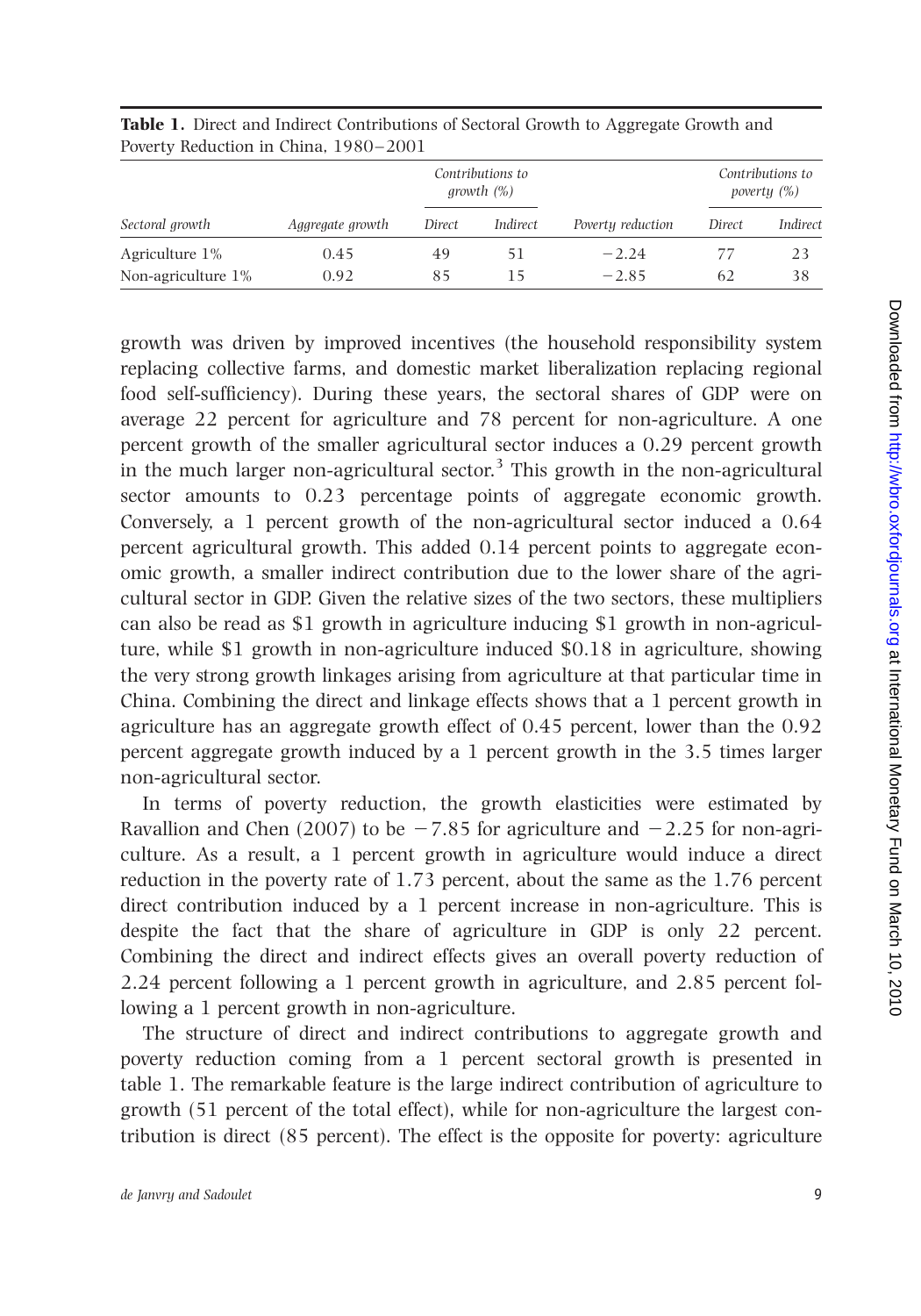has a large direct contribution to overall poverty reduction (77 percent), while it is non-agriculture that has the relatively larger indirect effect (38 percent). Linkage effects of agriculture on the rest of the economy are thus important for growth; direct effects are important for poverty reduction.

Finally, if we return to a comparison of the poverty reduction value of a 1 percent GDP growth coming from agriculture versus non-agriculture, we see that the first contributes a 10.2 percent reduction in poverty while the latter contributes 3.7 percent. We thus rediscover for China during the 1980–2001 period the result obtained by Ligon and Sadoulet (2007) using cross-country data: GDP growth originating in agriculture is about three times (2.8 times for China) more effective for poverty reduction than growth originating in non-agriculture.

These particular results are specific to China in the 1980–2001 period. They show that agriculture poverty reduction effects are relatively more direct than its growth effects. The importance of the linkage effects on non-agriculture as opposed to the direct effect is largely related to the mere size of the agricultural sector that implies that most of its linkages are externalized to the other sectors. The fact that this is not so for the poverty effect reveals the fundamental poverty reduction value of agricultural growth. However, simply because of its relatively small share in aggregate GDP, a percentage point growth in agriculture can have less aggregate growth and even less poverty reduction effect than a percentage point growth in the large non-agricultural sector.

#### An Agriculture-first Strategy for Poverty Reduction: Piecing together the Evidence

Is it justified to invest public resources in agriculture as the most cost effective option in using growth to reduce poverty? In asking this question, we are not trying to compare the cost effectiveness of transfers versus investments in growth to reduce poverty, only of the latter across sectors of economic activity. If agriculture were the most cost effective investment, this would be the argument in support of an "agriculture-first" strategy for poverty reduction (Suryahadi, Suryadarma, and Sumarto 2008). Not surprisingly, the answer is that it depends on country context, though there are many cases where focusing on agriculture as the preferred strategy is plausible.

The empirical evidence presented above allows us to make two strong statements on the role of agricultural growth for poverty reduction. The first is that GDP growth that originates in agriculture (that is for an equal 1 percent of GDP growth) tends to be more effective for poverty reduction than growth that originates in other sectors of the economy, with unskilled labor intensive activities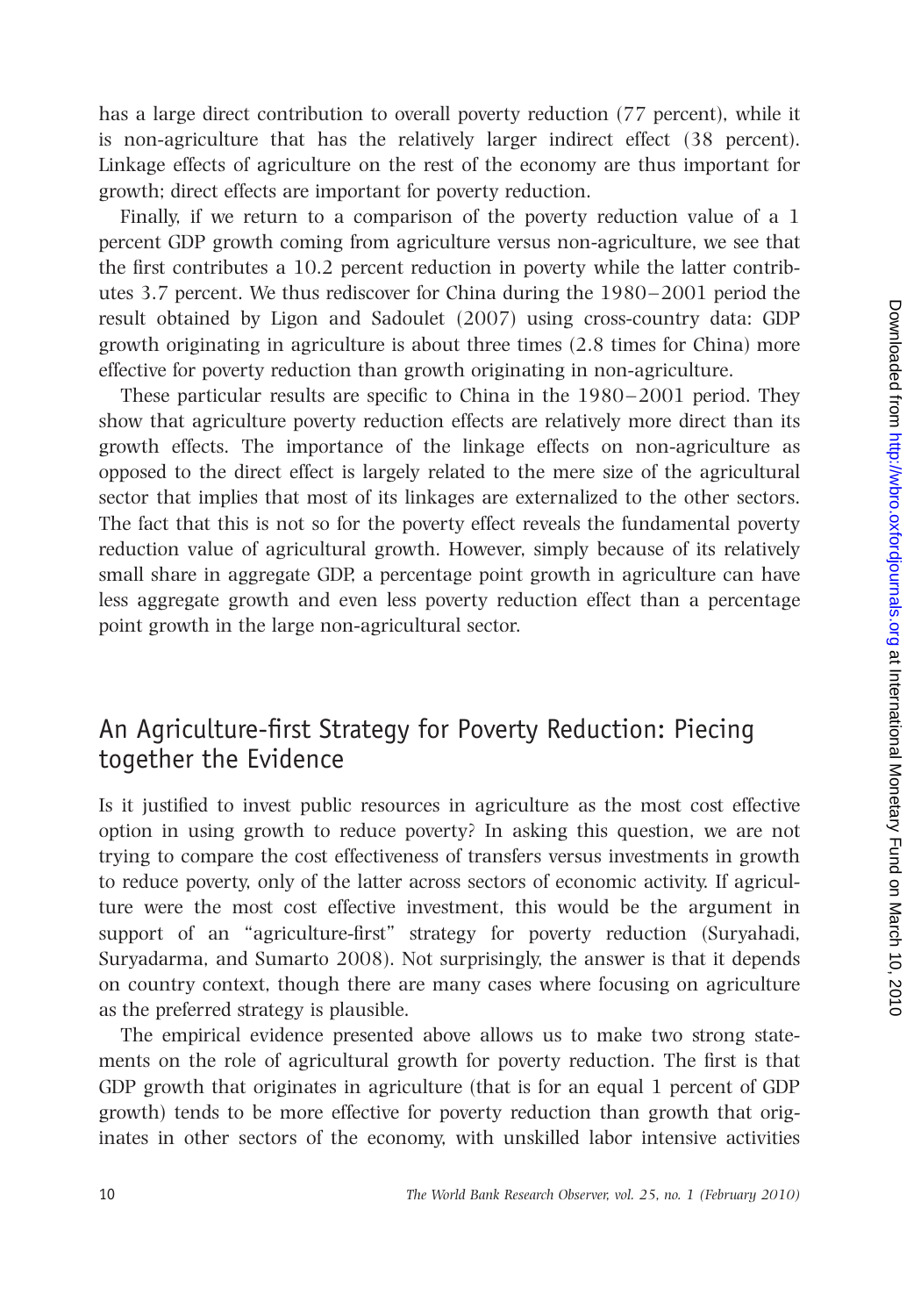located in the rural non-farm economy as strong complementary instruments. The second is that the growth of agriculture makes relatively large indirect contributions to aggregate growth, while its contributions to poverty reduction are larger via direct than indirect effects. Agriculture growth is thus a good servant of aggregate growth and a direct actor for aggregate poverty reduction.

But comparison of the poverty reduction value, neither of a given aggregate growth originating in either sector, nor of a 1 percent growth in sectors of different sizes, can answer the policy question of whether to invest in agricultural growth to maximize poverty reduction. The key question is how much growth do we get from public investment in agriculture versus investment in other sectors of the economy? This is where the information is still incomplete, due to both conceptual and econometric reasons. Conceptually, it is difficult to define sectoral investment. Most investments, such as infrastructure, health, and education, have strong intersectoral spillovers. Econometrically, it is difficult to consider investment exogenous to growth outcomes, as investments are targeted where growth potential is the highest. More effective is to go to detailed case studies. Investment in research and development (R&D) for agriculture tends to have large geographical spillovers, creating high rates of returns for such investments. While there is undoubtedly selection of successful cases in measuring rates of return from specific agricultural R&D investments, a large number of success stories shows that high returns are at least broadly possible, with an average 43 percent rate of return across 700 studies, well above the opportunity cost of public investment (Alston and others  $2000$ ).<sup>4</sup> Brazil has made significant investments in a premier public agricultural research institution, EMBRAPA, and reaped spectacular land productivity gains in huge areas of the country, fueling its agro-export boom. Investment in rural roads can similarly have high rates of return, but the level of this return and the incidence of gains and losses across households depend importantly on complementary investments and on households' distance from market and asset endowments (van de Walle and Mu 2007). As should be expected, rates of return to public investment in agriculture thus vary depending on context, and the incidence of gains and losses can be quite unequally distributed.

The causal chain running from public investment to agricultural growth, overall growth, and poverty reduction thus critically depends on the investment– growth linkage which remains weakly established and conditional on circumstances that are varied and complex. There are, however, sufficient case studies of competitive returns to make the case for investing in fostering agriculture growth as an effective strategy for poverty reduction under the right conditions. This is more likely to be the case where agriculture is a high share of GDP, competitive advantage is located in agriculture, and the majority of the poor are in the rural sector. These are the defining characteristics of the "agriculture-based countries,"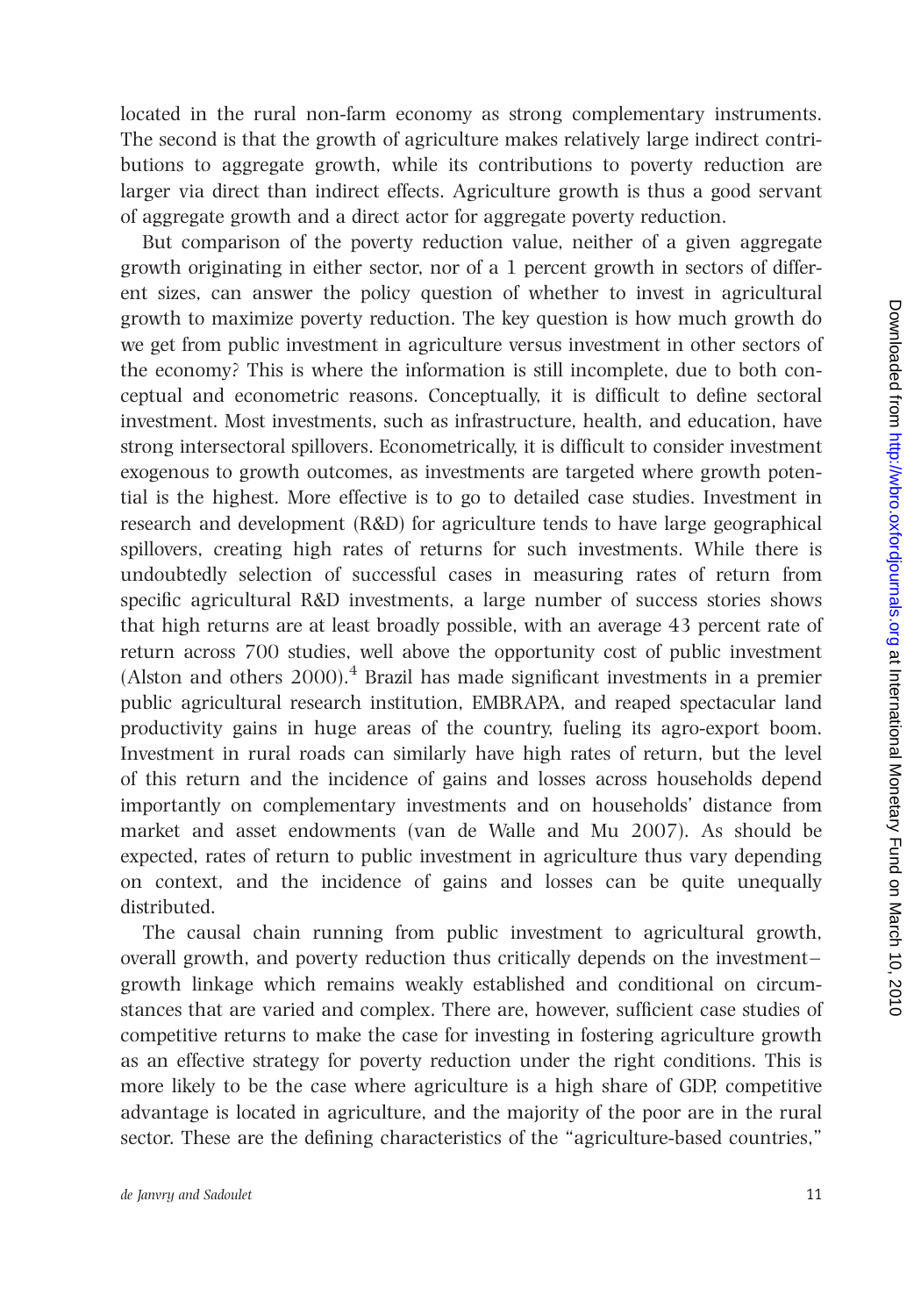mainly poor countries located in Sub-Saharan Africa and also in Central America and the Caribbean (World Bank 2007). "Agriculture-based" conditions are also found in many regions internal to large countries, making the growth–poverty role of agriculture important outside of the poor countries as well.

# The Contribution of Rural Areas to the Decline in Overall Poverty

While most countries and regions of the world have experienced a decline in the rural poverty rate over the period 1993–2002, often larger in percentage points than the decline in urban poverty, this does not necessarily mean that most progress in poverty reduction came from the rural areas. Indeed, higher urban incomes have induced important rural–urban migration flows, raising the possibility that reductions in rural poverty were due to migration of the poor as opposed to a genuine decline in poverty among the non-migrants that stay in rural areas. Of interest is thus to estimate what has been the contribution of rising incomes in rural areas to overall poverty reduction, net of the role of migration. This is done using a standard decomposition of aggregate poverty reduction into sectoral changes (urban and rural) and a population shift component based on the transition of migrants from rural to urban areas. In this decomposition, the "rural contribution" is the decline in aggregate poverty that is due to the decline in poverty of the population of non-migrants that remain rural.

Performing this decomposition thus requires specifying who migrates out of rural areas among the poor and the non-poor. Not having this information on the composition of migrants, we simulate three cases that establish a range of possible values for the rural contribution. The first case consists in assuming that migration is poverty neutral, that is that the poor and non-poor migrate at the same rate out of rural areas. In this case, the decline in the poverty rate of nonmigrants is equal to the observed decline in the rural poverty rate. The second case considers the extreme condition where all migrants are poor. If the poor are more likely to migrate, migration in itself contributes to the reduction of poverty in rural areas by its selection process. The "rural contribution" is due to the reduction of poverty in rural areas beyond the poverty reduction effect of migration of the poor. This case thus gives a lower bound to the genuine reduction of aggregate poverty achieved in rural areas. The third case considers the other extreme condition where it is the non-poor who are more likely to migrate, as documented for many countries. In this case, selection into migration contributes to an increase in the poverty rate in rural areas. The reduction in rural poverty among the non-migrants is even higher than the observed decline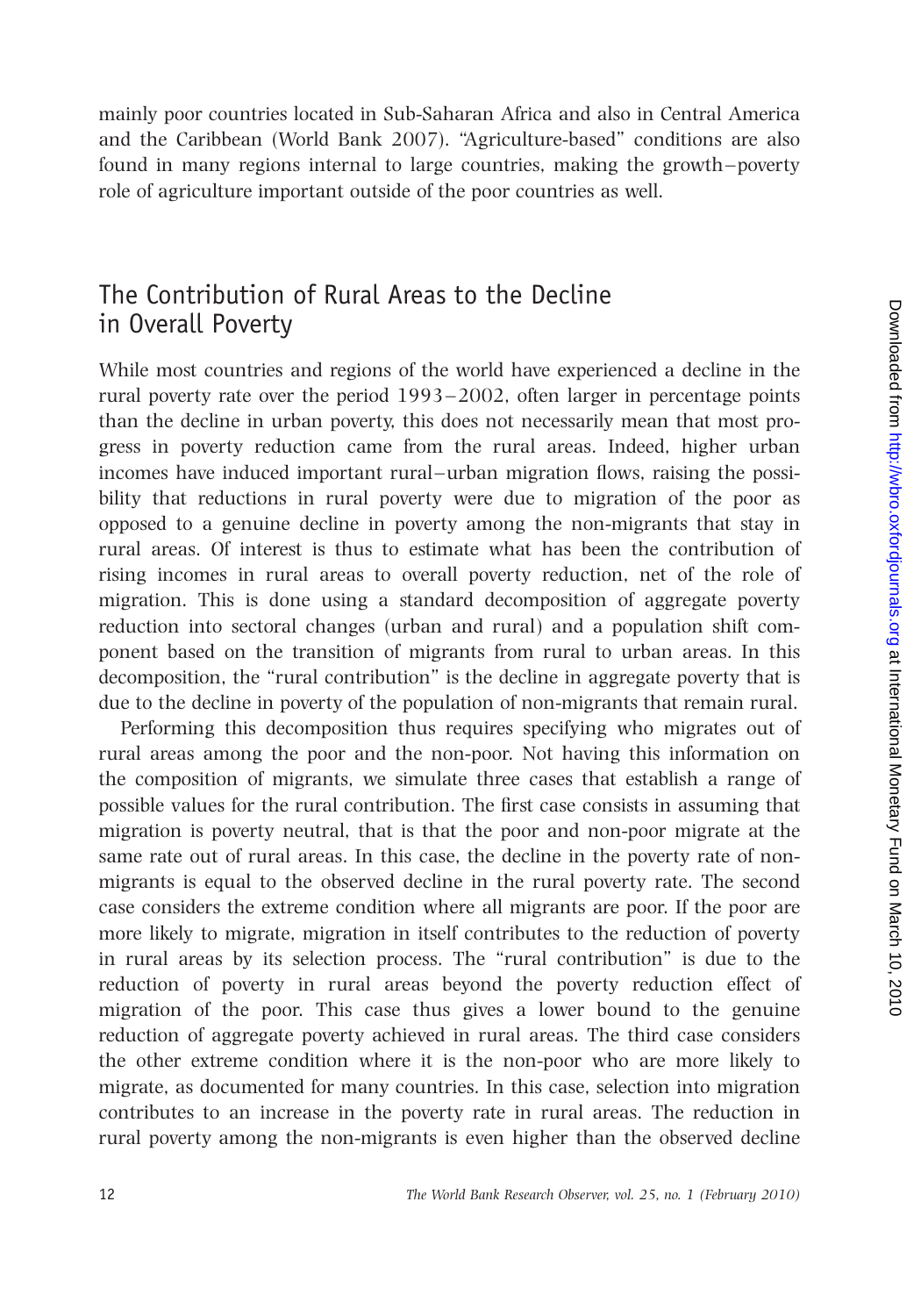in poverty. The extreme case where all migrants are non-poor gives an upper bound for the rural contribution.

Table 2 reports the rural contribution to poverty change under the three scenarios, which give a range for the rural contribution to poverty reduction.<sup>5</sup> For the world, the aggregate poverty rate over the 1993–2002 period declined by 8.8 percentage points. Of these at least 45 percent and up to 93 percent can be attributed to the decline in poverty among the rural population, with the intermediate value of 56 percent under poverty neutral migration. These aggregate numbers are however dominated by China's extraordinary success. For the rest of the world, the decline in poverty was a modest 1.8 percentage points, of which 79 percent (using neutral migration) was due to rural areas.

Heterogeneity is seen across regions. In China, 72 percent of the population and 86.5 percent of the poor resided in rural areas in 1993. Over these ten years, China experienced a huge decline of 30 percentage points in poverty rates, with poverty declining both in the urban (25 percentage points) and rural (24 percentage points) areas. So, without migration, both sectors would have contributed to the decline in the poverty rate proportionately to their share in poverty. But a large migration (8 percent of the rural population) moved people from the high rural poverty rate (88.6 percent in 1993) to the much lower urban poverty rate (35.6 percent in 1993). This resulted in a rural contribution to the decline in poverty equal to about half of the aggregate. Since the poverty rate was so high, there is not much difference between the "neutral" migration (which assumes that 88.6 percent of migrants are poor) and the migration of poor (which assumes that 100 percent of migrants are poor) scenarios. Aggregate results for East Asia are dominated by the Chinese experience.

The situation in India is quite different. Urban and rural poverty rates are not very different (91.5 percent vs 82.3 percent in 1993), and neither one changed much over the ten-year period. In addition there was almost no migration. So aggregate poverty only declined by 3.5 percent. With a somewhat lower decline in poverty in rural areas and a small migration, the rural contribution ranges from 56 to 111 percent, and is equal to 61 percent under the assumption of neutral migration. Hence, the contributions of the rural sector is in percentage terms similar to what happened in China, but with low reductions in both sectors and low migration effects, rather than high reductions in both sectors and high migration effects. South Asia as a whole is not very different from India, with slightly lower poverty rates, and even less poverty reduction in rural areas. So aggregate poverty has declined by a very small 1.7 percentage point, and only 33 percent came from rural progress, if migration is assumed to have been neutral.

Latin America and the Caribbean is also different. It started with a large difference between rural and urban poverty rates (47 percent vs 23 percent) but with a small share of the population residing in rural areas (28 percent). Of the poor,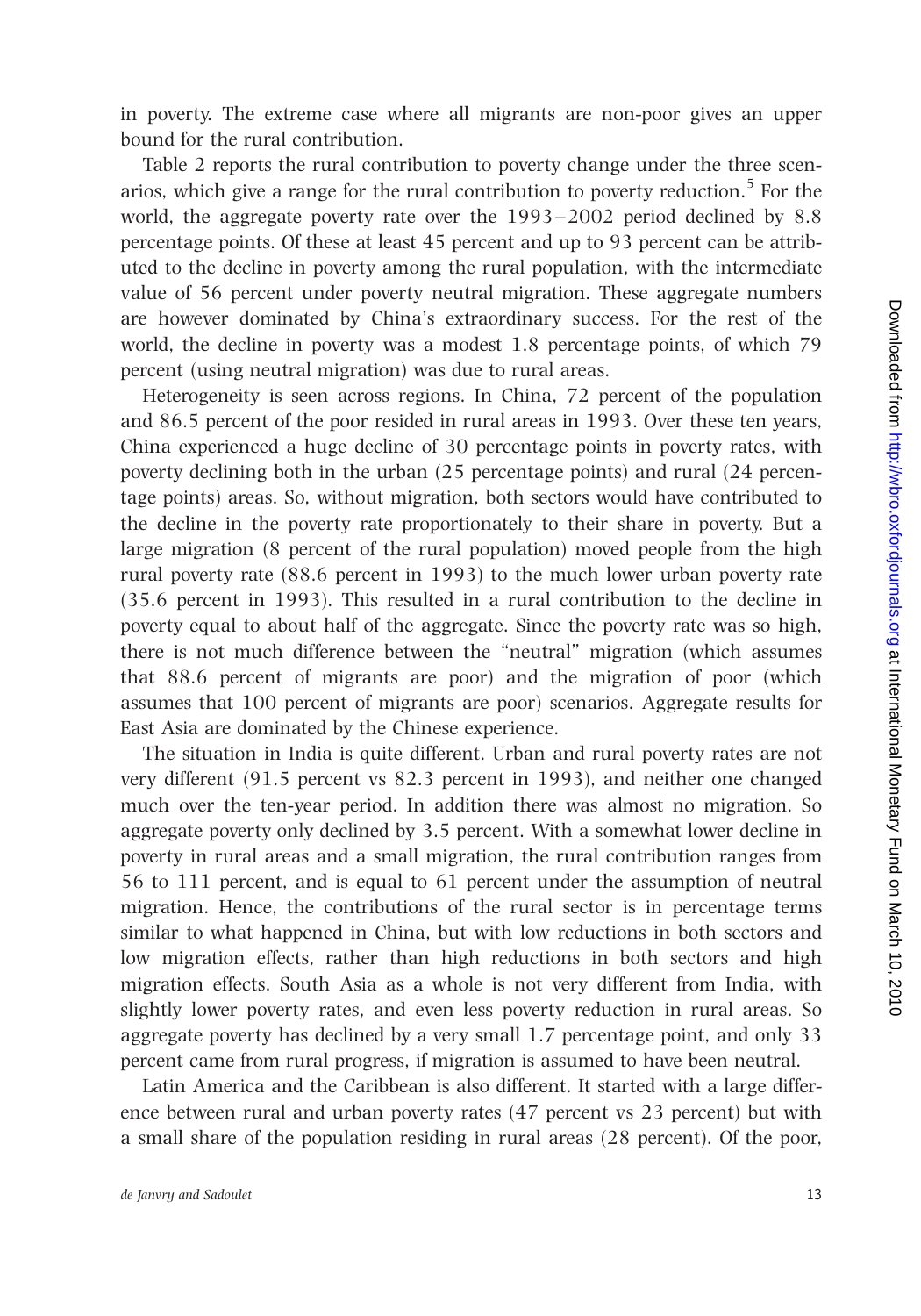|                             | Rural poverty<br>rate |      | Urban poverty<br>rate |      | Share of rural<br>in total<br>population |      | Aggregate poverty rate |      |                     | Contribution of rural sector to aggregate<br>poverty change (%) |                      |                      |
|-----------------------------|-----------------------|------|-----------------------|------|------------------------------------------|------|------------------------|------|---------------------|-----------------------------------------------------------------|----------------------|----------------------|
| Region                      | 1993                  | 2002 | 1993                  | 2002 | 1993                                     | 2002 | 1993                   | 2002 | Change<br>1993-2002 | Migration of<br>non-poor                                        | Neutral<br>migration | Migration<br>of poor |
| East Asia Pacific           | 85.1                  | 63.2 | 38.6                  | 17.8 | 68.9                                     | 61.2 | 70.6                   | 45.6 | $-25.0$             | 80                                                              | 53                   | 49                   |
| China                       | 88.6                  | 65.1 | 35.6                  | 10.7 | 72.0                                     | 60.9 | 73.8                   | 43.8 | $-30.0$             | 81                                                              | 48                   | 44                   |
| Latin America and Caribbean | 47.3                  | 46.4 | 22.8                  | 27.1 | 27.7                                     | 23.8 | 29.6                   | 31.6 | 2.1                 | $-99$                                                           | $-10$                | 88                   |
| South Asia                  | 87.6                  | 86.8 | 78.0                  | 74.6 | 74.3                                     | 72.2 | 85.1                   | 83.4 | $-1.7$              | 141                                                             | 33                   | 17                   |
| India                       | 91.5                  | 88.6 | 82.3                  | 78.1 | 73.8                                     | 71.9 | 89.1                   | 85.6 | $-3.5$              | 111                                                             | 61                   | 56                   |
| Sub-Saharan Africa          | 85.2                  | 82.4 | 66.9                  | 68.5 | 70.2                                     | 64.8 | 79.8                   | 77.5 | $-2.2$              | 292                                                             | 81                   | 45                   |
| <b>Total</b>                | 78.2                  | 69.7 | 39.1                  | 33.7 | 61.9                                     | 57.7 | 63.3                   | 54.4 | $-8.8$              | 93                                                              | 56                   | 45                   |
| Less China                  | 73.7                  | 71.3 | 40.0                  | 40.5 | 58.4                                     | 56.6 | 59.6                   | 57.9 | $-1.8$              | 153                                                             | 79                   | 52                   |

**Table 2.** Contributions of the Rural Sector to Aggregate Poverty Change, 1993–2002

Sources: Poverty data from Ravallion, Chen, and Sangraula (2007) using <sup>a</sup> PPP\$2.15/day poverty line; contribution of rural sector from authors' calculations.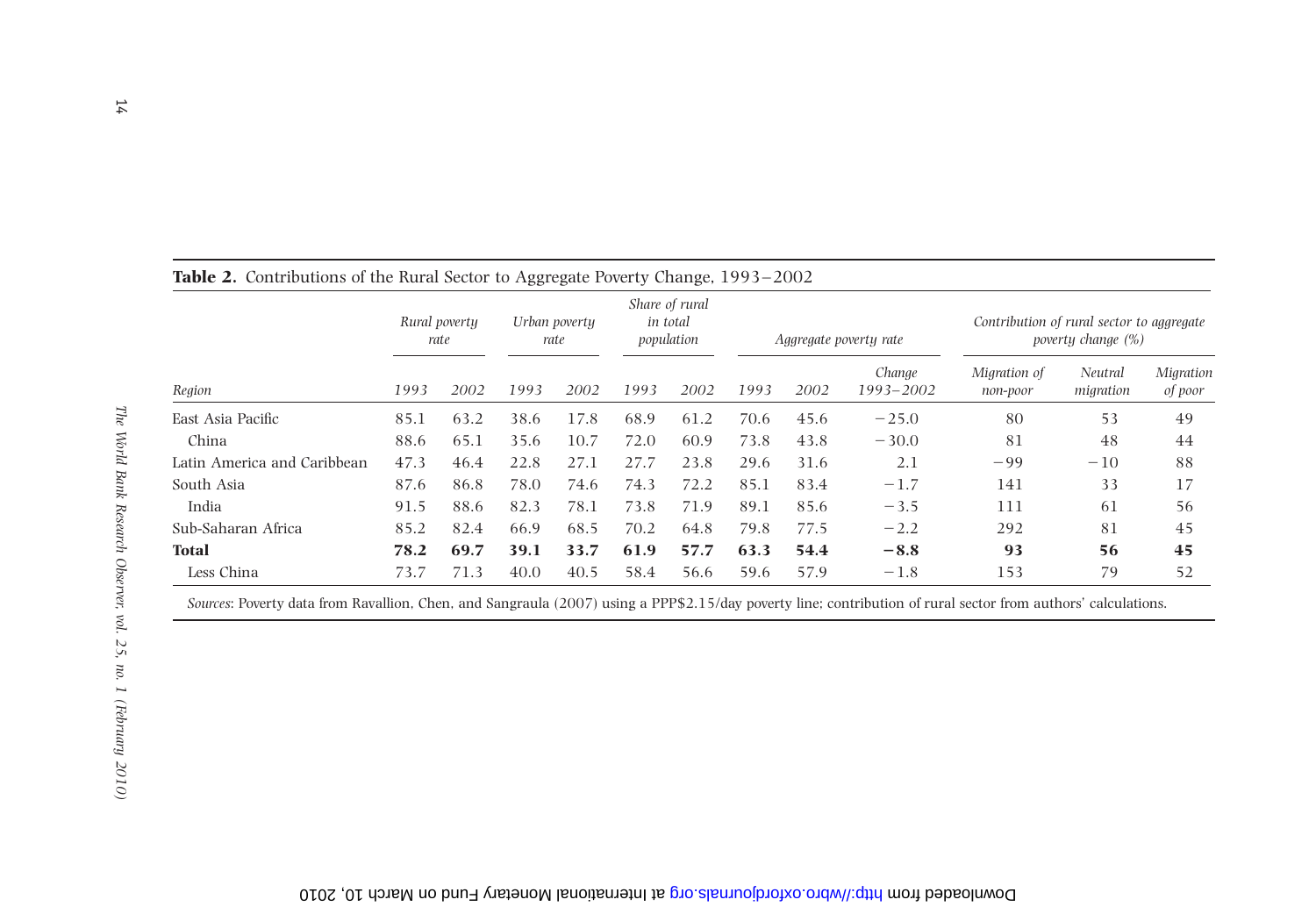44.3 percent resided in rural areas in 1993. Over the ten-year period, there was some migration, almost no decline in the rural poverty rate, and an increase in urban poverty. Aggregate poverty increased from 29.6 to 31.6 percent. Depending on the migrant composition, the contribution of the rural sector to changes in aggregate poverty is estimated to be an increase in poverty when only the poor migrate, giving maximal contribution to migration, or a decrease in poverty when only the non-poor migrate. With poverty-neutral migration, the rural contribution to poverty was a negative 10 percent, indicating again the Latin American exception in helping the rural poor benefit from agricultural growth.

In Sub-Saharan Africa, we observe a small decline in rural poverty but an increase in the urban poverty rate, adding up to an overall decline in poverty because the population is still predominantly rural. Because poverty rates are much higher in rural (85.2 percent in 1993) than in urban areas (66.9 percent), even under the neutral migration scenario, the urban increase in poverty rate was largely due to the in-migration of rural poor. With failing agriculture and failing aggregate growth, rural–urban migration contributed to an increase in the urban poverty rate. Rural poverty decline contributed 81 percent of aggregate poverty reduction under the neutral migration scenario.

We can thus conclude that the rural sector's contribution to aggregate poverty reduction was large overall. It accounted for more than half of aggregate poverty reduction worldwide and up to three-quarters for the rest of the world when China is excluded. Note that this is an accounting decomposition, measuring the share of the decline in poverty among the rural population in the aggregate decline in poverty, not a causal relationship between rural growth and poverty reduction. Most of this effect expectedly came from incomes generated in the rural sector, mainly from agricultural growth. Other factors that have contributed to rural income growth include public transfers and remittances received by rural households which are derived from urban and foreign income growth. Migration also contributes to rural income growth through rising wages by reducing the rural labor supply.

## Household-level Analysis: Agricultural Growth Offering Pathways out of Poverty

How do different categories of farming households benefit from agricultural growth? Agriculture offers rural households a number of pathways out of poverty: they can increase their incomes by selling agricultural products on markets (market-oriented farming households), they can leave the subsistence economy and become market participants (market entrants), and they can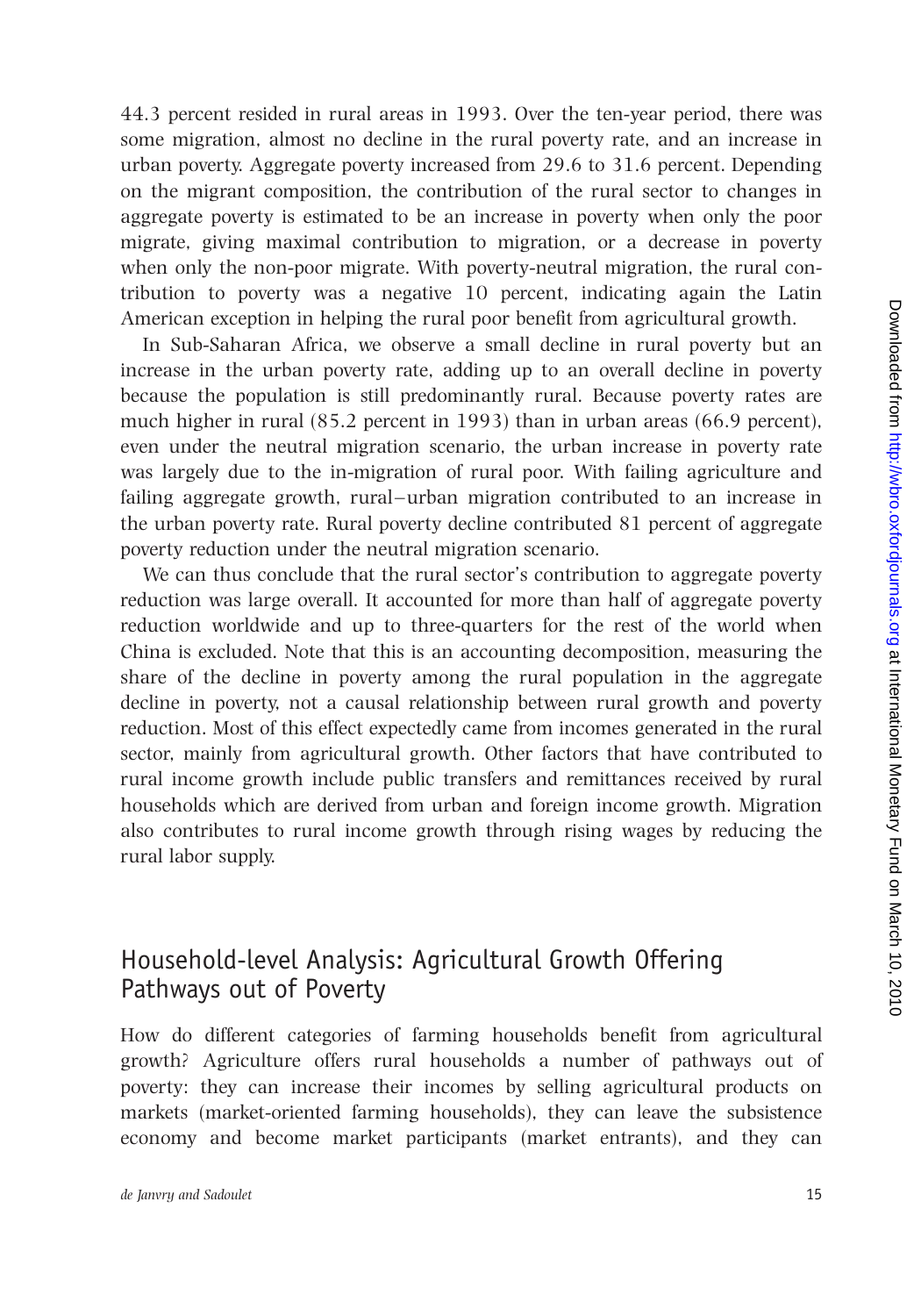|                                                                                 | Categories of farming households |                                 |                          |                                 |                          |                                 |  |  |  |
|---------------------------------------------------------------------------------|----------------------------------|---------------------------------|--------------------------|---------------------------------|--------------------------|---------------------------------|--|--|--|
|                                                                                 |                                  | Market-oriented                 |                          | Market entrants                 | Subsistence-oriented     |                                 |  |  |  |
|                                                                                 | Base<br>period<br>1992/3         | % change<br>$1992/3-$<br>1997/8 | Base<br>period<br>1992/3 | % change<br>$1992/3-$<br>1997/8 | Base<br>period<br>1992/3 | % change<br>$1992/3-$<br>1997/8 |  |  |  |
| Share of farming households (%)                                                 | 28                               |                                 | 13                       |                                 | 6                        |                                 |  |  |  |
| Poverty outcomes                                                                |                                  |                                 |                          |                                 |                          |                                 |  |  |  |
| Share of households below the poverty<br>line $(\% )$                           | 64                               | $-42$                           | 73                       | $-35$                           | 86                       | $-28$                           |  |  |  |
| Income structure                                                                |                                  |                                 |                          |                                 |                          |                                 |  |  |  |
| Share of agricultural income in total<br>income $(\% )$                         | 83                               | $-12$                           | 83                       | $-20$                           | 80                       | $-23$                           |  |  |  |
| Share of high value and industrial<br>crops in gross agricultural income $(\%)$ | 29                               | 34                              | 21                       | 49                              | 14                       | -1                              |  |  |  |

#### Table 3. Pathways out of Poverty in Vietnam, 1992/3–1997/8

improve their well-being in the subsistence economy either through farming or through other sources of income (subsistence-oriented households). Vietnam offers a good case study, both because agricultural growth was rapid (an average annual growth in real agricultural value added of 4.1 percent in the period 1992–98) and because we have rare household panel data over that period that allow us to track what happened to different categories of households. In table 3, we look at rural farming households defined as those with more than 50 percent of their income, including home consumption, derived from agriculture, and recognize three pathways: market-oriented farming households selling more than 25 percent of their agricultural production in both the initial (1992/3) and terminal (1997/8) years; market entrants who were selling less than 10 percent in the base period and more than 25 percent in the terminal year; and subsistenceoriented farming households who were selling less than 10 percent in both initial and terminal years. These three groups constitute 47 percent of the farming households, the remaining having more mixed income strategies.

Market-oriented households benefited most from this period of rapid agricultural growth, with a 42 percent reduction in their poverty rate. While they diversified away from agriculture as a source of income, they also diversified away from staple crops (rice) toward high value and industrial crops. Among market entrants, poverty fell by 35 percent and they also importantly diversified both away from agriculture and toward high value and industrial crops in agriculture. Finally, for the subsistence farmers in the base period that remained in that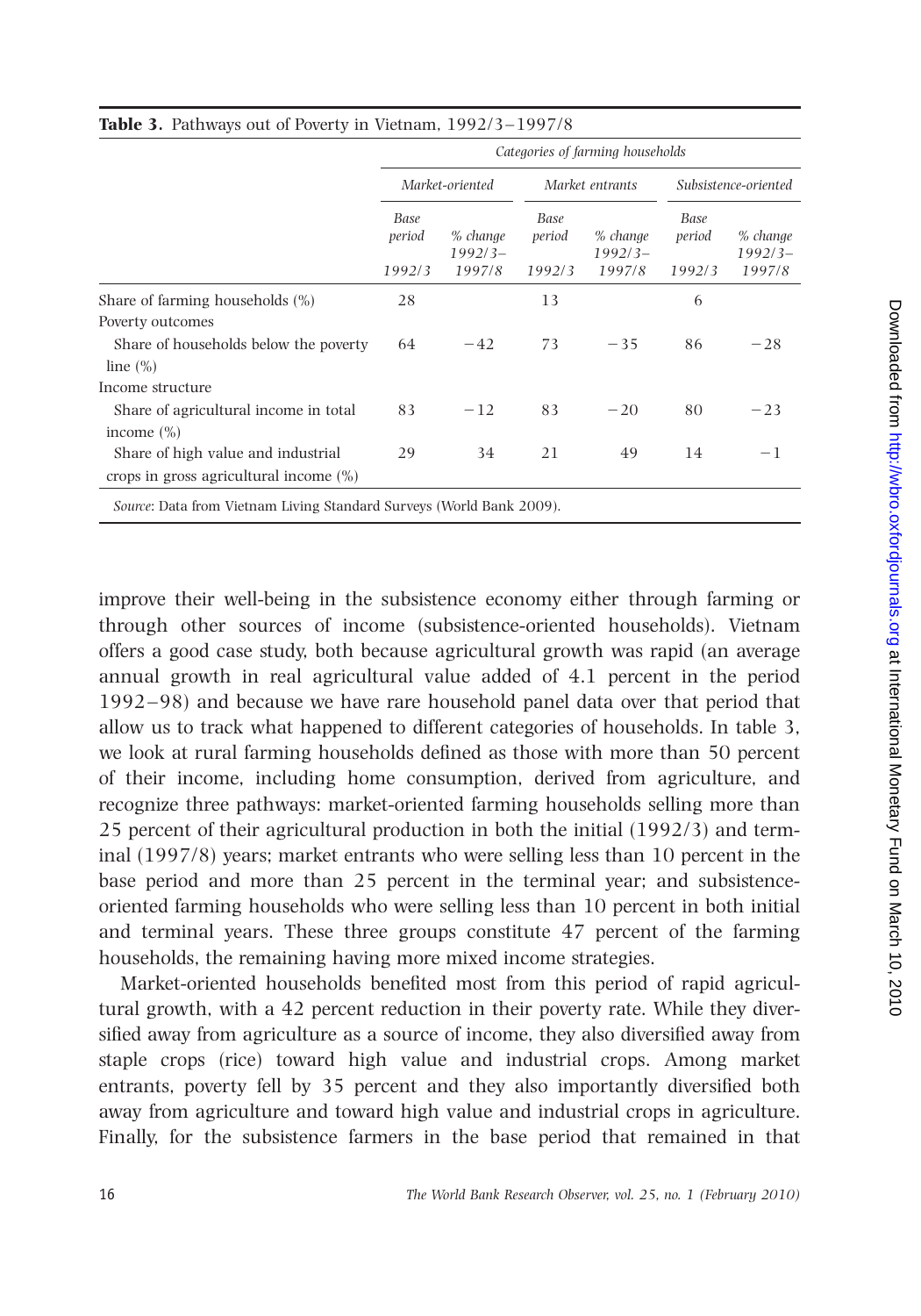category through the period, poverty was reduced by 28 percent. They continued to produce staple crops for home consumption. Their income gains were mainly derived from diversifying away from agriculture, benefiting from employment creation in agriculture and in the rural non-farm economy driven by overall agricultural growth.

Agricultural growth can thus pull farming households out of poverty along a multiplicity of pathways. The implication is that making these pathways more effective for poverty reduction will require specific policies for specific categories of households: supporting competitiveness for market-oriented farming households; enhancing access to assets and to markets to favor market entry for subsistence households; and improving production for home consumption and entry into rural labor markets for subsistence-oriented farming households. Designing specific policies for specific categories of households is thus a very important principle in making policy in support of agriculture for development. It requires access to information about the opportunities and constraints that apply to each of these categories of households that can only be obtained through their active participation in policy design.

## Policy Implications: Agriculture for Development

With two competing approaches to poverty reduction—transfers and pro-poor growth—a key policy issue is to find the right balance in allocating public resources and foreign aid budgets between the two approaches for optimum complementarity. The dilemma is particularly stark when poverty and hunger are high and time to achieve relief is short, tilting public expenditure priorities toward transfers as opposed to promoting the growth of autonomous incomes. In recent years, increased emphasis has been given to poverty reduction via transfers, sometimes conditional on behavior toward child education and health. This has contributed to the neglect of agricultural growth as an instrument for poverty reduction. This shift in emphasis has been the product of a complex set of circumstances including the urgency of addressing the poverty effects of the debt crisis and stabilization policies, low profitability of investments in agriculture due to declining commodity prices on international markets, low effectiveness of poverty reduction projects based on agriculture (using approaches such as state-led integrated rural development projects, parastatal agencies for marketing, subsidized credit, and the training-and-visit approach to extension), and perceived inevitable conflicts between agriculture and the environment.

Yet, we know that autonomous income growth is, in the long run, the better instrument for poverty reduction among those who have the potential to work. And we have seen that agricultural growth—along with the growth of unskilled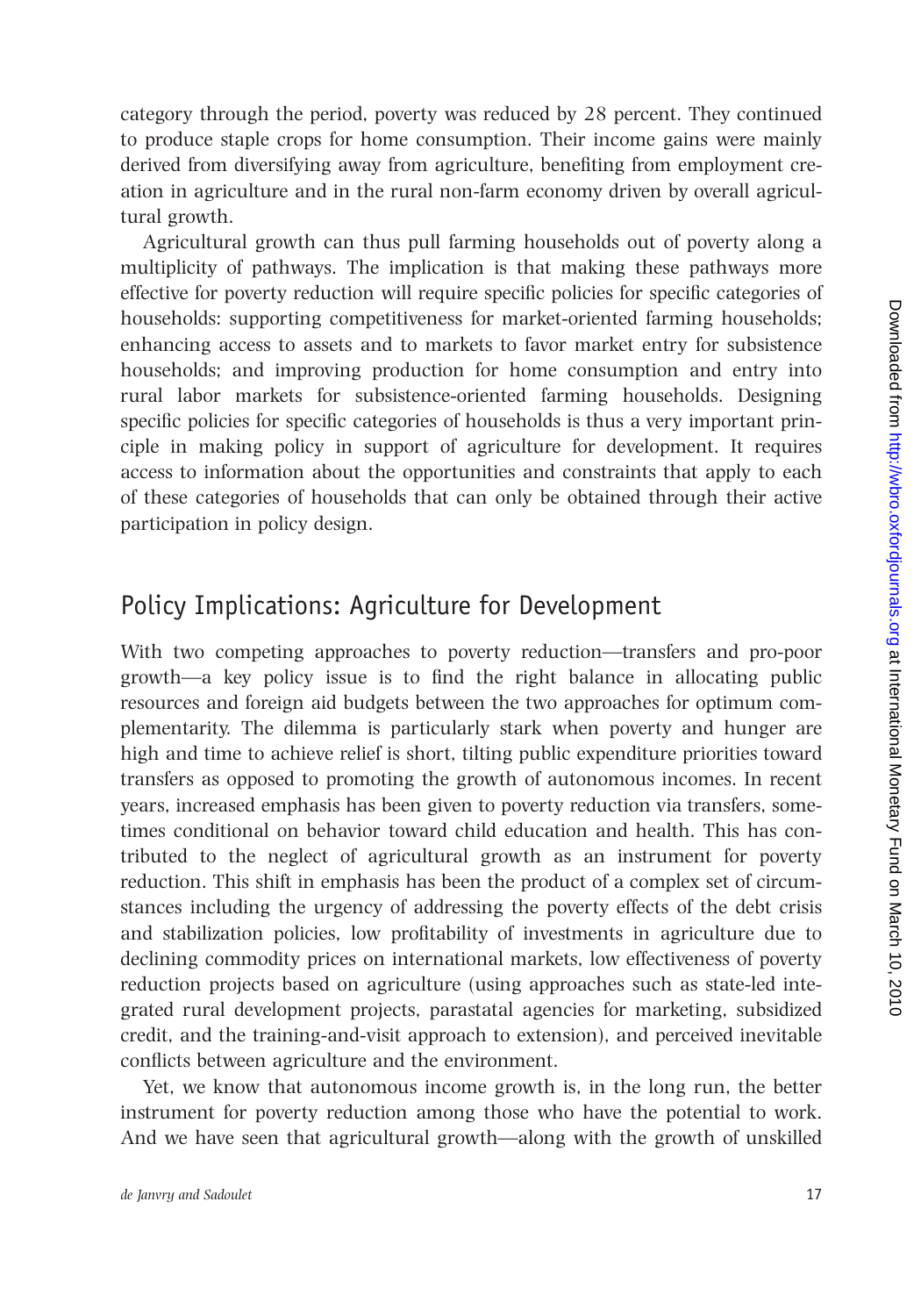labor intensive activities in the rural non-farm economy—can be particularly effective for poverty reduction via autonomous income growth. Growth originating in agriculture can be three times more effective in reducing poverty than growth originating in the rest of the economy. Yet, not all agricultural growth is equally effective. Growth in cereal yields and in agricultural labor productivity have been associated with greater poverty reduction in East Asia than in Latin America. Agricultural growth can have not only strong direct poverty reduction effects on but also strong growth linkages to the rest of the economy. The contribution of the rural sector to aggregate poverty reduction, largely driven by agricultural growth, has been about half of total poverty reduction, even under conservative assumptions regarding the contribution of migration, and it has been particularly high in Sub-Saharan Africa, precisely where it matters the most. Heterogeneity of rural populations suggests that there exist multiple pathways for using agriculture to help rural households move out of poverty, with market-oriented smallholder farming the most effective one. Existence of multiple pathways amplifies the array of policy instruments that can be used, calling on the design of specific interventions for specific categories of rural households.

This suggests that a return to using growth in agriculture as an instrument for poverty reduction may be warranted under many circumstances. While much is still left to be researched, in particular to determine how to achieve growth in agriculture more cost effectively and how to make it more pro-poor, we now have a better understanding of how agriculture contributes to poverty reduction, and what features of the structural context can enhance this effect. Conditions to invest profitably in agriculture are currently more favorable than they have been for the last 35 years: markets are significantly less distorted, commodity prices are higher, markets for high value crops and animal products are expanding, and there are numerous technological and institutional innovations available to enhance supply response. New options to design investments in agriculture so they are more pro-poor are also emerging. This includes projects that are more decentralized; more participatory; give greater attention to not only access to assets for the rural poor but also to the role of the market, public goods, and institutional conditions for effective use of these assets; and seek to make growth more compatible with environmental protection and more resilient to climate shocks. Commitments by governments and international development agencies to place more resources in support of agriculture-based development projects have been made, in particular in response to the stress of the food crisis. Current conditions are thus generally favorable to use again agricultural growth—along with other linked sectors—as an effective instrument for poverty reduction. Realizing this potential requires careful design of investment in agriculture to achieve growth, political commitments by governments and donors, and a voice for the private sector and civil society to ensure that these commitments are implemented.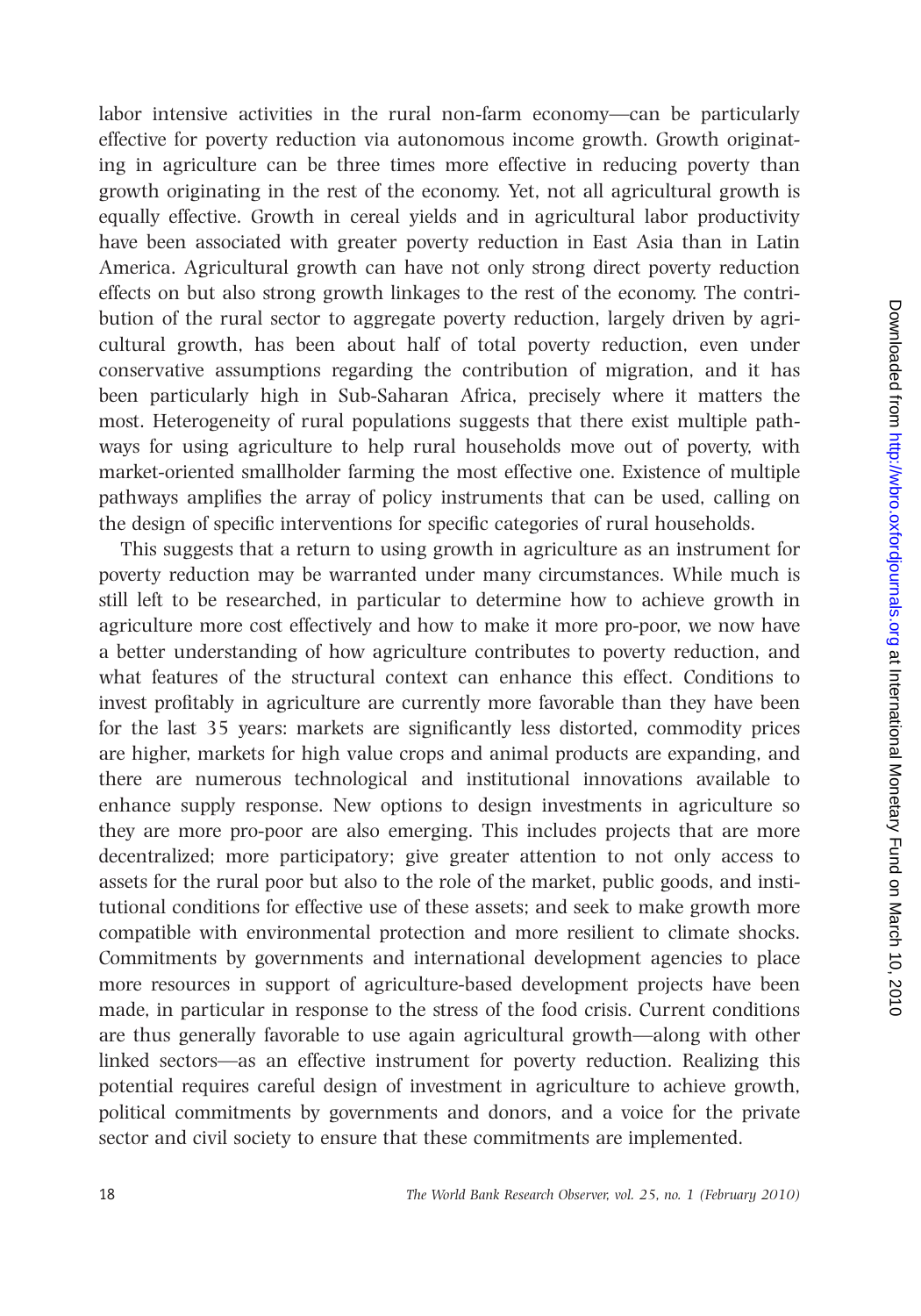#### Notes

Alain de Janvry (corresponding author) and Elisabeth Sadoulet are at the University of California at Berkeley; email addresses: alain@berkeley.edu, esadoulet@berkeley.edu. The authors are indebted to Derek Byerlee and the World Development Report 2008 team for their contributions to this research.

1. Though this does not necessarily benefit the poor proportionately more than the non-poor, as in the UNDP's definition of pro-poor growth; see Ravallion (2004).

2. Details are given in Ligon and Sadoulet (2007). The expenditure equation they estimate for deciles, countries, and years uses year and country-decile fixed effects, as well as instrumentation of sectoral income growth using the average of neighboring countries' growth rates of agriculture value added as an instrument for own-country agriculture value added growth. Estimates are shown to be robust to a range of alternative specifications designed to challenge the result obtained.

3. Data from World Bank (2006). These estimates of intersectoral linkages are obtained from a vector autoregressive model with the optimal lag order. Details on the estimation are given in the Appendix to de Janvry and Sadoulet (2008).

4. This finding justifies investing in agricultural R&D even if rates of return to investment in non-agricultural R&D are high or even higher for as long as a capital market exists.

5. Details on the equations used to calculate the rural contribution are given in the Appendix to de Janvry and Sadoulet (2008).

#### References

- The word processed describes informally reproduced works that may not be commonly available through libraries.
- Alston, Julian, Connie Chan-Kang, Michele Marra, Philip Pardey, and T.J. Wyatt. 2000. A Meta-Analysis of Rates of Return to Agricultural R&D: Ex Pede Herculem? Washington, DC: International Food Policy Research Institute.
- Bravo-Ortega, Claudio, and Daniel Lederman. 2005. "Agriculture and National Welfare around the World: Causality and International Heterogeneity since 1960." Washington, DC: World Bank Policy Research Working Paper Series 3499.
- Christiaensen, Luc, and Lionel Demery. 2007. Down to Earth: Agriculture and Poverty Reduction in Africa, Directions in Development. Washington, DC: World Bank.
- Datt, Gaurav, and Martin Ravallion. 1998. "Farm Productivity and Rural Poverty in India." Journal of Development Studies 34(4): 62–85.
- FAO (Food and Agriculture Organization). 2006. "FAOSTAT." Rome: Food and Agriculture Organization.
- Foster, Andrew, and Mark Rosenzweig. 2005. "Agricultural Development, Industrialization, and Rural Inequality." Processed. Economics Department, Brown University.
- Hasan, Rana, and M.G. Quibria. 2004. "Industry Matters for Poverty: A Critique of Agricultural Fundamentalism." Kyklos 57(2):253–64.
- de Janvry, Alain, and Elisabeth Sadoulet. 2008. "Agricultural Growth and Poverty Reduction: Additional Evidence. Appendix." Paper prepared for the WDR, available at http://are.berkeley .edu/~sadoulet/
- Ligon, Ethan, and Elisabeth Sadoulet. 2007. "Estimating the Effects of Aggregate Agricultural Growth on the Distribution of Expenditures." Background paper for the WDR 2008.
- Lipton, Michael. 1991. New Seeds and Poor People. With Richard Longhurst. London: Unwin Hyman.